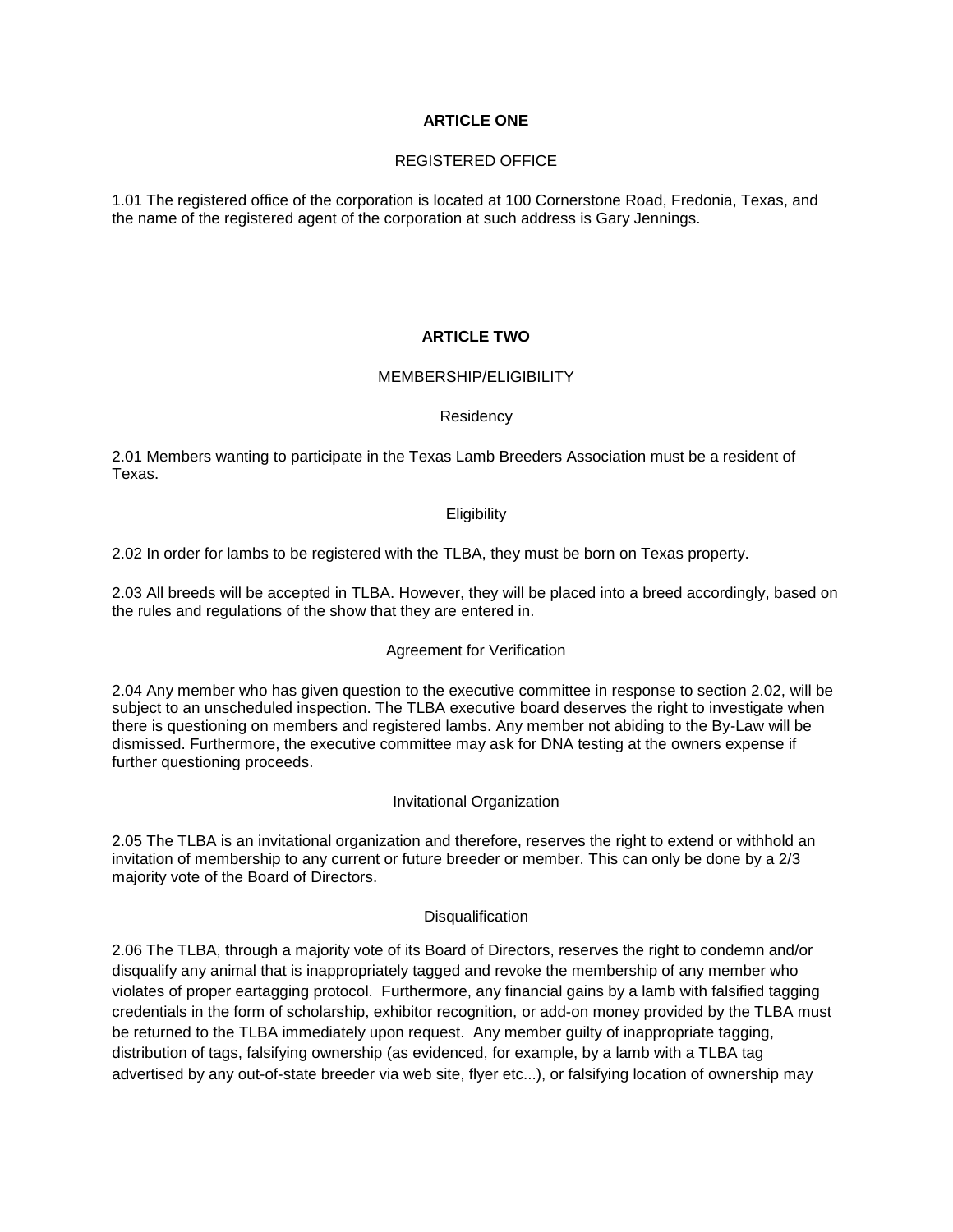forfeit all rights and privileges of membership in the TLBA. This can only be done by a 2/3 majority vote of the Board of Directors.

# Director Membership

2.07 Membership dues - \$350.00 first year, \$200.00 annually each year thereafter. These members are eligible to hold office or serve as a director. This type membership also includes voting rights and membership sign. Annual dues are due before Dec. 31st each year.

## Regular Membership

2.08 Membership dues - \$200.00 annually. This type membership includes voting rights and membership sign. Annual dues are due before Dec. 31st each year.

## Associate/Corporate Membership

2.09 Membership dues - \$500.00 annually. This type of membership includes membership sign and recognition at any function of the TLBA. Annual dues are due before Dec. 31st each year.

# **ARTICLE THREE**

### ORGANIZATIONAL MEETINGS

## Place of Meetings

3.01 All meetings of the Association shall be held within the state, as may be designated for that purpose, by the Board of Directors.

# Time of General Meeting

3.02 If a general meeting of the association is held, it shall be held after the December 31st deadline for all memberships to be renewed.

## Notice of Meetings

3.03 Notice of meetings, stating the place, day, and hour of the meting, and in case of special meeting, the purpose for which the meeting is called, shall be given to each member entitled to attend at least 10 days, but not more that 50 days before the date of the meeting.

### Voting

3.04 Only persons whose names appear on the records of the Association on the date on which notice of the meeting in mailed shall be entitled to vote at such meeting, unless some other day is fixed by the Board of Directors for the determination of members of record. Voting for election of Directors shall be by mail ballot or email ballot to the Executive Secretary/Treasurer at the registered office of the Association.

Proxies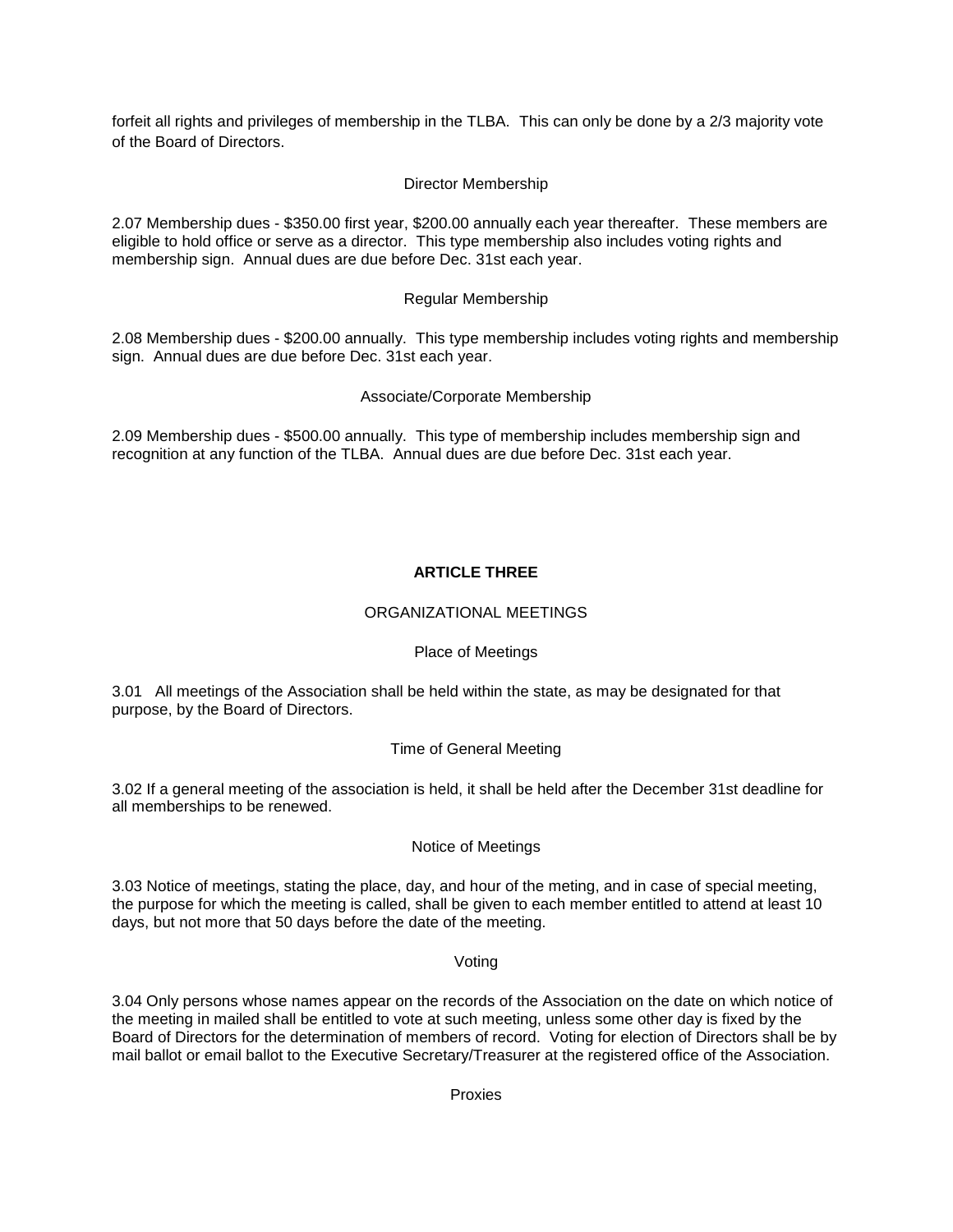3.05 Every person entitled to vote or execute consents may do so either in person or by written proxy executed in writing by the member or his duly authorized attorney in fact.

### Action Without a Meeting

3.06 Action without a meeting may be taken by the Executive Committee consisting of the officers of the Association, and four (4) regular members of the Association who are appointed by the President.

3.07 Any action without a meeting that has to do with financial matters requires a unanimous vote of the Executive Committee for said action to take effect.

3.08 Action without a meeting may be taken using mailed ballots concerning such action that are mailed to every member of the record in the Association. Members must be given a minimum of ten (10) working days to return their ballots to the Executive Secretary/Treasurer.

## **ARTICLE FOUR**

## **DIRECTOR**

### **Powers**

4.01 The Directors shall act only as a board and an individual director shall have no powers as such. All corporate powers of the corporation shall be exercised by, or under the authority of, and in the business and affairs of the corporation and shall be controlled by the Board of Directors, subject, however, to such limitations as are imposed by law, the articles of incorporation, or these By-laws, as to actions to be authorized or approved by these members. The Board of Directors may by contact or otherwise, give general or limited or special power and authority to the officers and employees of the corporation to transact the general business, or special business, of the corporation, and may give powers of attorney to agents of the corporation to transact any special business requiring such authorization.

Number and Qualifications of Directors

4.02 The Association shall have a total of seventeen (17) Directors. The number of Directors may be increased or decreased from time to time by amendment of these By-laws for no decrease shall have the effect of shortening the term of any incumbent director. Amy directorship filled by reason of an increase in the number of Directors shall be filled by election by the members of the Association.

### Election and Term of Office

4.03 Directors shall be elected to two (2) year terms with eight (8) being elected on even number years and seven (7) being elected on odd numbered years. The immediate Past President and the Executive Secretary/Treasurer shall count as two of the directors. These Directors shall hold office until their respective successors are elected or until their resignation or death.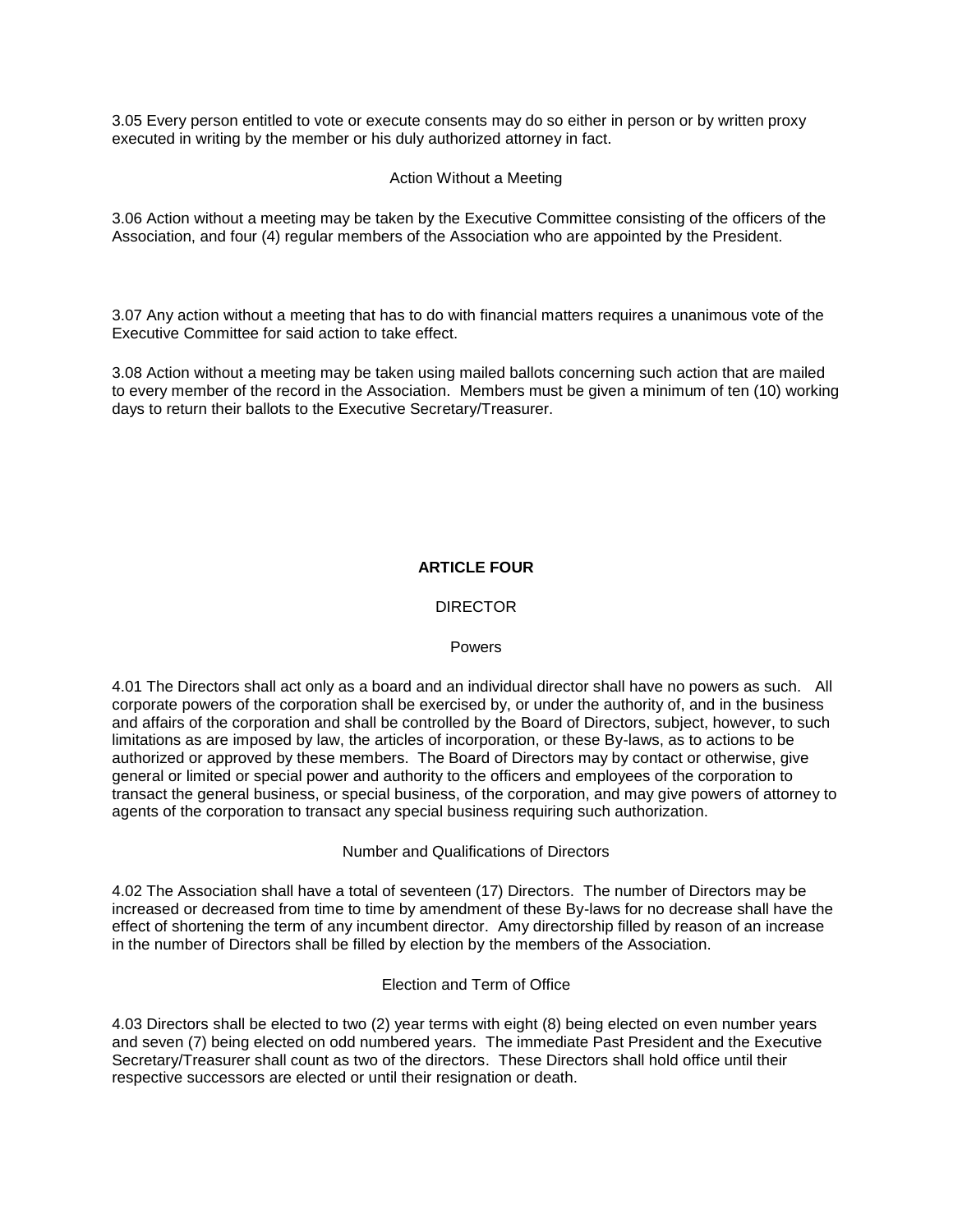### Vacancies

4.04 Vacancies on the Board of Directors may be filled by a majority of the remaining Directors, though less than a quorum.

### Removal of Directors

4.05 The entire Board of Directors or any individual Director may be removed from office with or without cause by vote by the majority of the voting rights members.

### Place of Meetings

4.06 All meetings of the Board of directors shall be held at various locations within the State as may be designated from time to time by the President of the Board of Directors.

### Regular Meetings

4.07 Regular meetings of the Board of Directors shall be held at least once a year.

#### Special Meetings

4.08 Special meetings of the Board of Directors for any purpose may be called at any time by the President or, if he is absent or unable to act, by the 1st Vice President. Notices or the special meeting stating the time, purpose and place shall be given to each Director in a timely and convenient manner.

#### Quorum

4.09 A quorum is needed to conduct business. Every act done or made by the majority of the Directors present shall be regarded as the act of the Board of Directors.

4.10 In the case of a meeting that does not have a quorum present, the President or, f he is absent or unable to act, the next presiding officer, may use a conference call to enough Directors to make a quorum, so that a vote can be taken to conduct business. Action taken in this manner shall be regarded as the act of the Board of Directors.

### Board Action Without Meetings

4.11 Any action required or permitted to be taken by the Board of Directors may be taken without a meeting and with the same force and effect as a unanimous vote of the Directors if such action is taken by the Executive Committee that is appointed by the President.

### Conduct of Meetings

4.12 The President, or in his absence any Director selected by the Directors present, shall preside at meetings of the Board of Directors. The Secretary of the Association, or in his absence, any person appointed by the presiding officer, shall act as secretary of the Board of Directors.

### Indemnification of Directors and Officers

4.13 The Board of Directors may authorize the Association to pay expenses incurred by, or to satisfy a judgment or fine levied against present or former Directors, officers, or employees of this corporation as provided by Article 2.02 (A) (16) of the Business Corporation Act.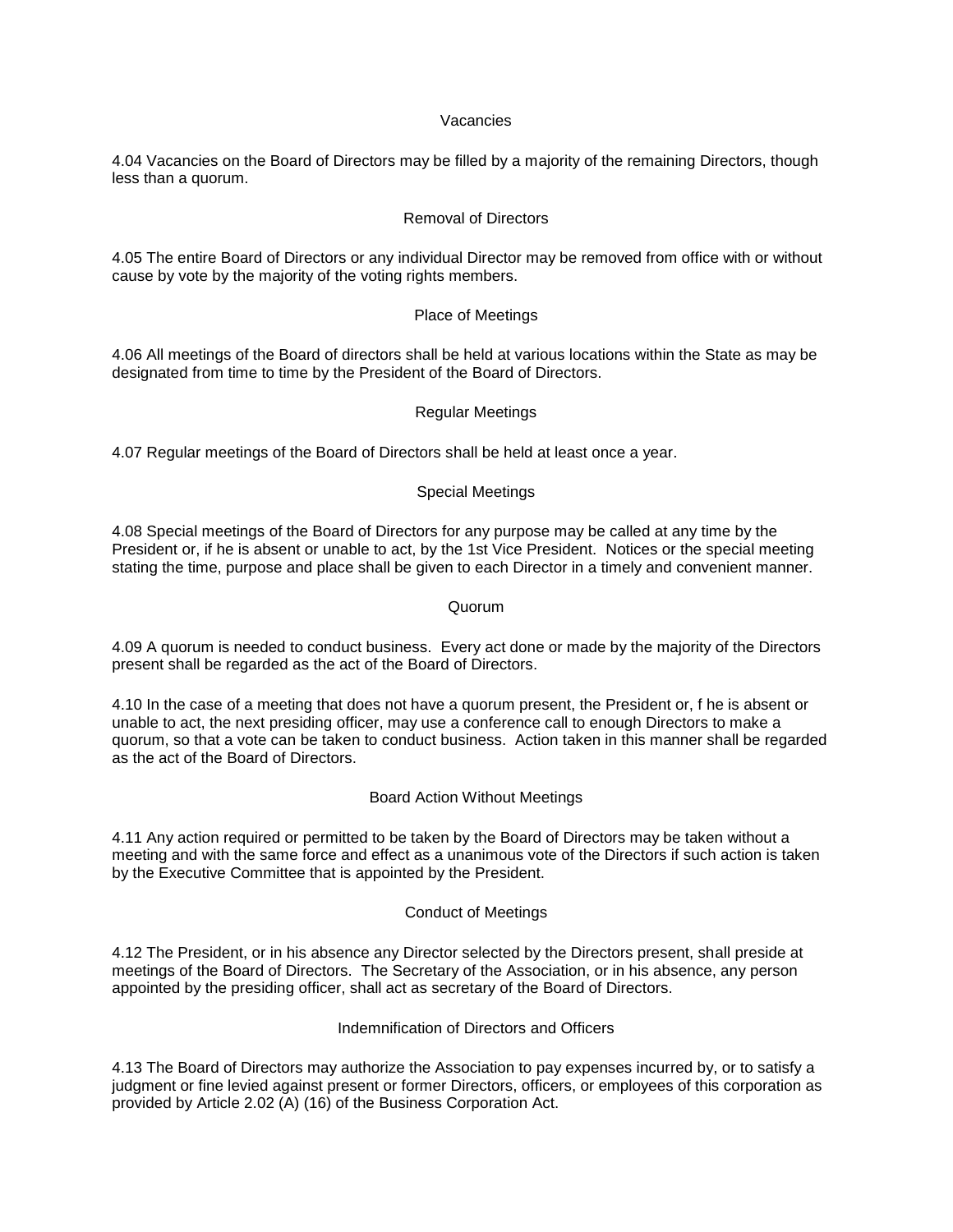### **ARTICLE FIVE**

### Executive Committee

#### Appointment and Duties

5.01 An Executive Committee will be appointed by the President at the time of his election. This committee shall, from time to time, be called upon to transact business for the Association when time is of the essence and certain decisions relative to the Association must be made post haste. All decisions made by the Executive Committee shall be regarded with the same force and effect as a unanimous vote of the Board of Directors.

#### Make up of the Executive Committee

5.02 The Executive Committee shall be made up of the officers of the Association, the immediate past president and two additional non-officer directors of the Association. The officers shall be the President, 1st Vice President, 2nd Vice President and the Executive Secretary/Treasurer.

### **ARTICLE SIX**

### **OFFICERS**

### Title Appointment and Term of Office

6.01 The officers of the Association shall be a President, 1st Vice President, 2nd Vice President, Executive Secretary/Treasurer, Immediate Past President and such assistants and other officers as the Board of Directors shall from time to time determine. All officers shall be elected by and hold office at the pleasure of the Board of Directors. Officers will be elected by the Board of Directors on even numbered years.

### Powers and Duties of Officers

6.02 The officers of the Association shall have the powers and duties generally ascribed to the respective offices, and such additional authority or duty as may from time to time be established by the Board of **Directors** 

### **ARTICLE SEVEN**

EXECUTION OF INSTRUMENTS